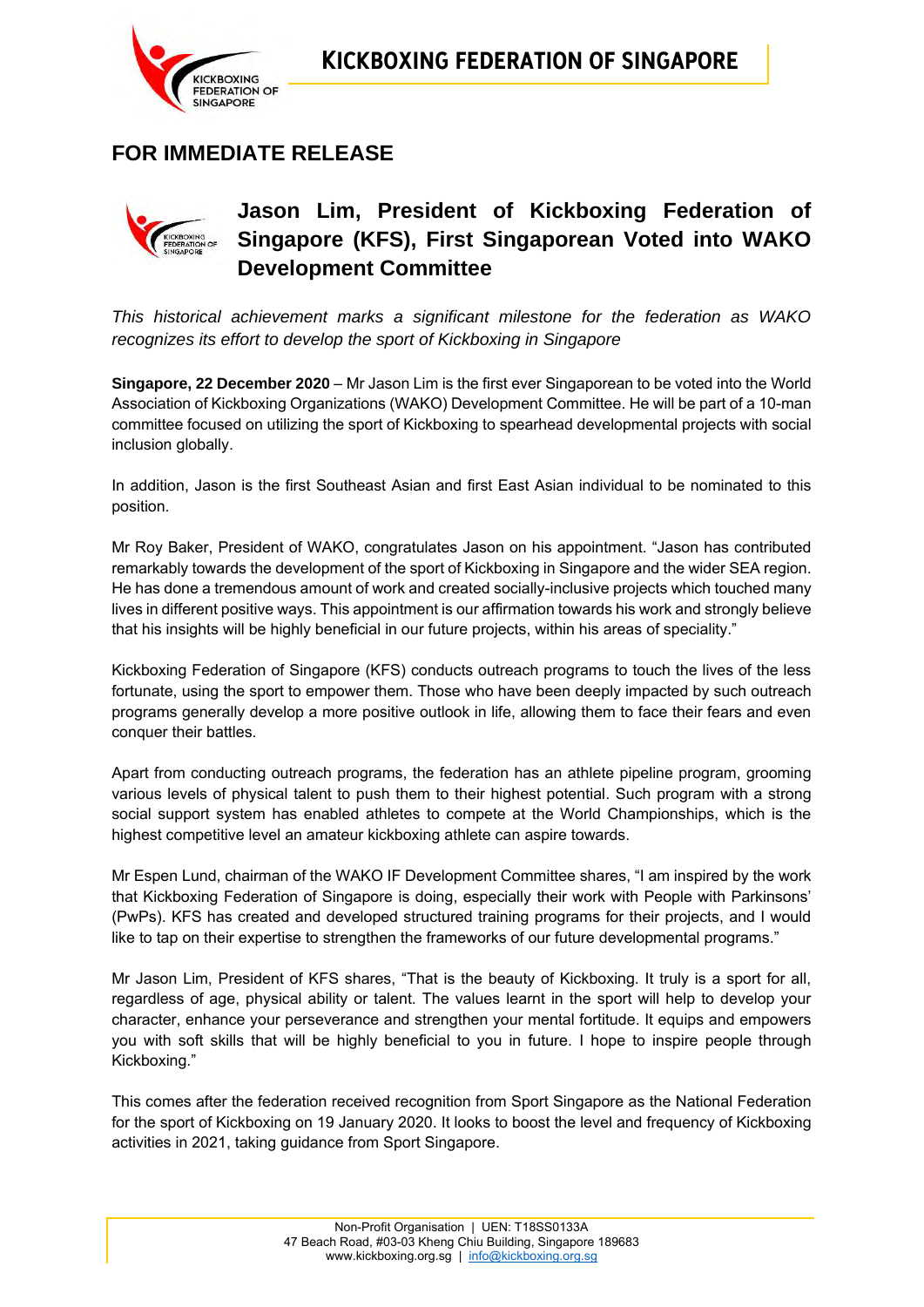

# **KICKBOXING FEDERATION OF SINGAPORE**

### **Official Recognition Letter from Sport Singapore**



T. 65 6345 7111 65 6440 9205

Date: 19 January 2020

Mr Jason Lim President Kickboxing Federation of Singapore (WAKO Singapore) 47 Beach Road #03-03 Kheng Chiu Building Singapore 189683

Dear Jason,

#### ACKNOWLEDGEMENT OF KICKBOXING FEDERATION OF SINGAPORE (WAKO SINGAPORE) AS THE NATIONAL FEDERATION FOR THE SPORT OF KICKBOXING IN **SINGAPORE**

- $\overline{1}$ Sport Singapore (SportSG) acknowledges that Kickboxing Federation of Singapore (WAKO Singapore) has being accorded official recognition by the World Association of Amateur Kickboxing Organizations (WAKO), as the National Sport Organization for the sport of Kickboxing in Singapore (see attached document).
- The World Association of Amateur Kickboxing Organizations (WAKO) is the world  $\overline{2}$ governing body of the sport of Kickboxing in over 127 member countries.
- 3 Sport Singapore is looking forward to working with you in your promotion of the sport in Singapore.

Please feel free to contact me if you require any assistance.  $\boldsymbol{\Lambda}$ 

Thank you.

Yours sincerely.

**Todd Vladich** Director (National Sports Association Capability Development) Singapore Sport Institute Group Email: todd\_vladich@sport.gov.sg

LIVE BETTER THROUGH SPORT

Official Letter from Mr Todd Vladdich, Director of NSA at SportSG